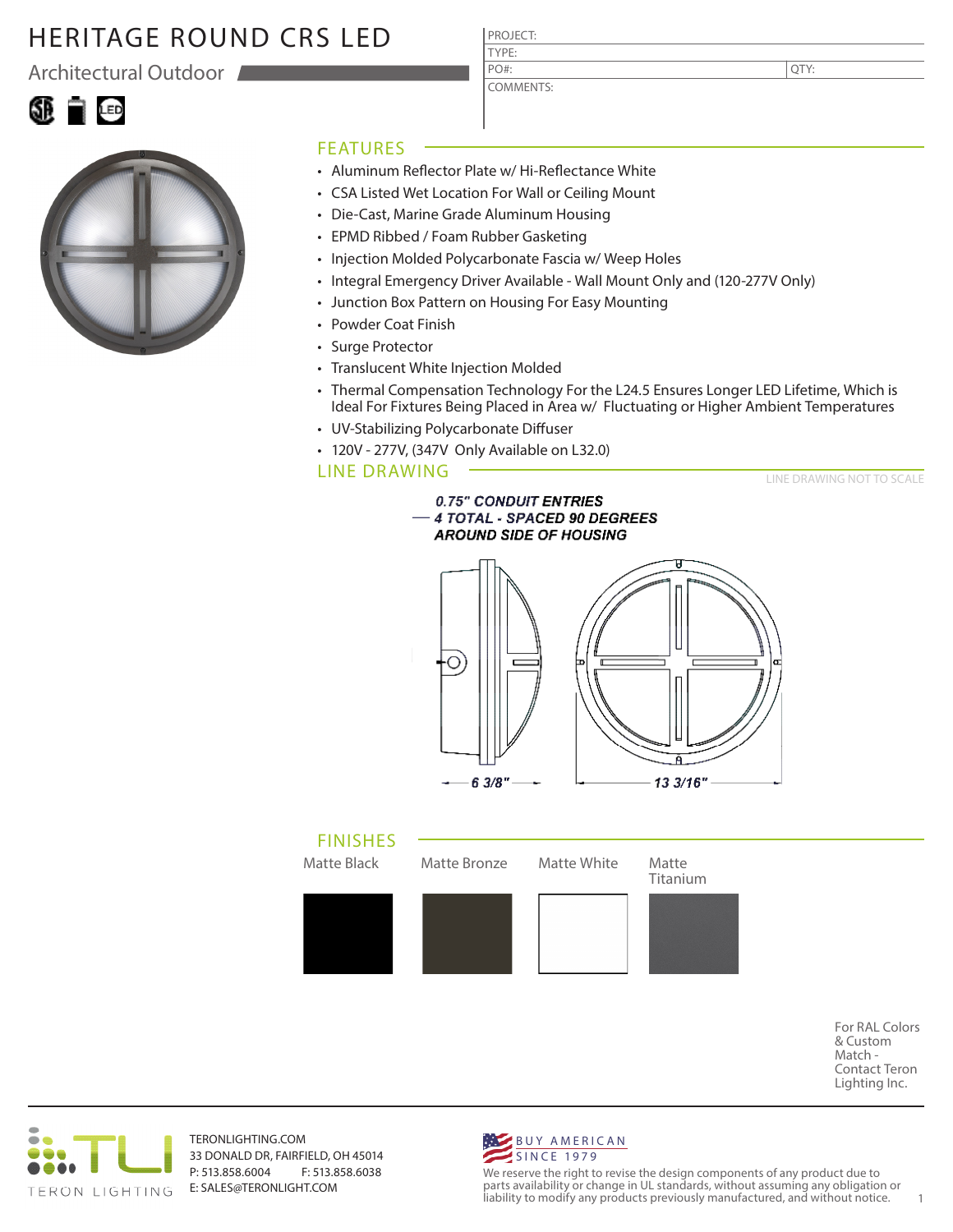Architectural Outdoor

## SI TIG

| PROJECT:         |      |
|------------------|------|
| TYPE:            |      |
| PO#:             | QTY: |
| <b>COMMENTS:</b> |      |

| <b>Fixture Core</b>                |                                                                                                                                                                                       |                                |                       |
|------------------------------------|---------------------------------------------------------------------------------------------------------------------------------------------------------------------------------------|--------------------------------|-----------------------|
| <b>PRODUCT CODE</b>                | SOURCE/WATTAGE                                                                                                                                                                        | <b>VOLTAGE</b>                 | <b>DIMMING DRIVER</b> |
| HRT - Heritage Round<br>ORDER INFO | L18.4-12VDC - 18.4W @<br>12V Direct Current Driver (6)<br>3.066W ThermAdjust LED Strips<br>L20.5-ZE640 - (60) LED Array<br>@ Line Voltage 4-Wire Dimming<br>Driver (Dimmable 0 - 10V) | $100 - 277V$<br>$(50 / 60$ Hz) | Not Applicable        |
|                                    |                                                                                                                                                                                       |                                |                       |
| <b>HRT</b>                         | L18.4-12VDC                                                                                                                                                                           | $100 - 277V$                   | Not Applicable        |

Example ^ (may not represent a manufacturable product)

#### Aesthetics & Options

| TRIM              |                | <b>FINISH</b>                                                                                                                                                                                                  | <b>COLOR TEMP</b> |                                                                                                      | <b>OPTIONS</b> |                                                                                                                                                                                              |  |
|-------------------|----------------|----------------------------------------------------------------------------------------------------------------------------------------------------------------------------------------------------------------|-------------------|------------------------------------------------------------------------------------------------------|----------------|----------------------------------------------------------------------------------------------------------------------------------------------------------------------------------------------|--|
| CRS<br>ORDER INFO |                | <b>BK</b> - Matte Black<br><b>BZ</b> - Matte Bronze<br>WH - Matte White<br>TI - Matte Titanium                                                                                                                 |                   | 30K - 3000K Color Temp<br>35K - 3500K Color Temp<br>40K - 4000K Color Temp<br>50K - 5000K Color Temp |                | EB51 - 5.1W Emergency Driver<br>F - Fused<br>FRL- Frosted Ribbed Lens<br>PCL120 - 120V Photocell<br>PCL277 - 277V Photocell<br>TP - Tamper Resistant Screws<br>SPD - Surge Protection Device |  |
|                   |                |                                                                                                                                                                                                                |                   |                                                                                                      |                |                                                                                                                                                                                              |  |
| CRS               |                | BK                                                                                                                                                                                                             | 30K               |                                                                                                      | EB51           |                                                                                                                                                                                              |  |
|                   |                | Example $\overline{\wedge}$ (may not represent a manufacturable product)                                                                                                                                       |                   |                                                                                                      |                |                                                                                                                                                                                              |  |
| PROD              | SOURCE         | <b>30K SPECS</b>                                                                                                                                                                                               |                   |                                                                                                      |                |                                                                                                                                                                                              |  |
| <b>HRT</b>        | L18.4<br>L20.5 | $•30K - 3000K$<br>Color Temp<br>•1896 LED<br>Source Lumens<br>• 103 LED Source<br><b>Lumens Per Watt</b><br>$•30K - 3000K$<br>Color Temp<br>• 3100 LED<br>Source Lumens<br>• 151 LED Source<br>Lumens Per Watt |                   |                                                                                                      |                |                                                                                                                                                                                              |  |

| I REPLACEMENT PART'                             | <b>PART NO</b> | NOTES.                                                                              |
|-------------------------------------------------|----------------|-------------------------------------------------------------------------------------|
| White Ribbed<br>Polycarbonate Diffuser          | 3408360        | EB51 is wall mount only                                                             |
| <b>Frosted Ribbed</b><br>Polycarbonate Diffuser | 3408362        | Don't see the configuration you are looking for?<br>Call us today at (513) 858-6004 |



TERONLIGHTING.COM 33 DONALD DR, FAIRFIELD, OH 45014 P: 513.858.6004 F: 513.858.6038 E: SALES@TERONLIGHT.COM



We reserve the right to revise the design components of any product due to parts availability or change in UL standards, without assuming any obligation or liability to modify any products previously manufactured, and without notice. 2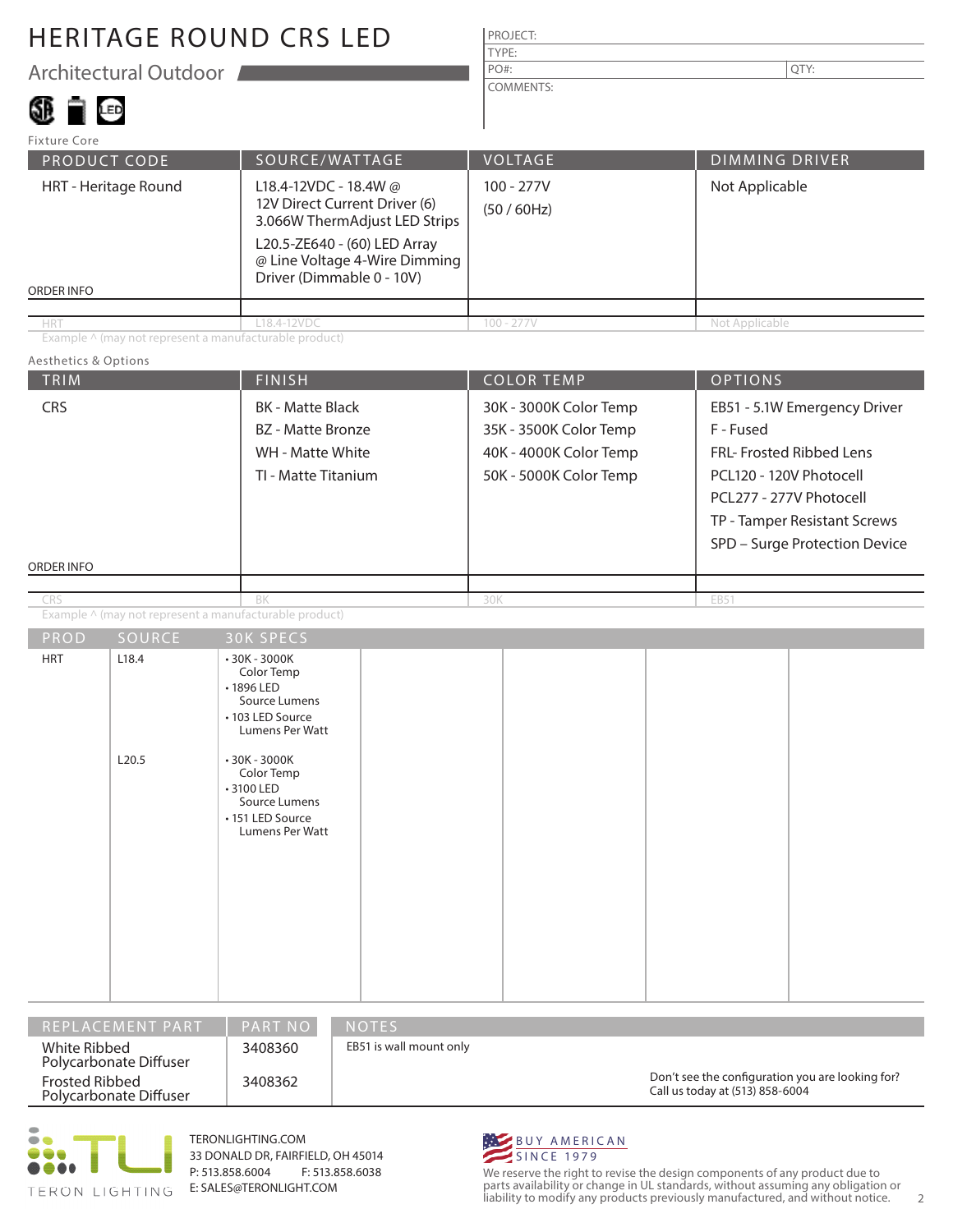Architectural Outdoor

#### 38 T G

| <b>PROJECT:</b> |     |
|-----------------|-----|
| TYPE:           |     |
| $PO#$ :         | ΓY: |

COMMENTS:

PRODUCT CODE | SOURCE/WATTAGE | VOLTAGE | DIMMING DRIVER ORDER INFO Fixture Core HRT - Heritage Round | L24.5 - 24.5W @ 12V Direct Current Driver (8) 3.066W ThermAdjust LED Strips L30.0-ZE1000 - (60) LED Array @ Line Voltage 4-Wire Dimming Driver (Dimmable 0 - 10V) 100 - 277V (50 / 60Hz) Not Applicable HRT Not Applicable 24.5 224.5 224.5 100 - 277V Not Applicable

Example ^ (may not represent a manufacturable product)

#### Aesthetics & Options

| TRIM                            |                                                        | <b>FINISH</b>                                                                                                                       |  |                                                                                                      | <b>COLOR TEMP</b> |                                                                                                                                                                                              | <b>OPTIONS</b> |  |
|---------------------------------|--------------------------------------------------------|-------------------------------------------------------------------------------------------------------------------------------------|--|------------------------------------------------------------------------------------------------------|-------------------|----------------------------------------------------------------------------------------------------------------------------------------------------------------------------------------------|----------------|--|
| <b>CRS</b><br><b>ORDER INFO</b> |                                                        | <b>BK</b> - Matte Black<br>BZ - Matte Bronze<br>WH - Matte White<br>TI - Matte Titanium                                             |  | 30K - 3000K Color Temp<br>35K - 3500K Color Temp<br>40K - 4000K Color Temp<br>50K - 5000K Color Temp |                   | EB51 - 5.1W Emergency Driver<br>F - Fused<br>FRL- Frosted Ribbed Lens<br>PCL120 - 120V Photocell<br>PCL277 - 277V Photocell<br>TP - Tamper Resistant Screws<br>SPD - Surge Protection Device |                |  |
|                                 |                                                        |                                                                                                                                     |  |                                                                                                      |                   |                                                                                                                                                                                              |                |  |
| CRS                             |                                                        | BK                                                                                                                                  |  | 30K                                                                                                  |                   |                                                                                                                                                                                              | EB51           |  |
|                                 | Example ^ (may not represent a manufacturable product) |                                                                                                                                     |  |                                                                                                      |                   |                                                                                                                                                                                              |                |  |
| PROD                            | SOURCE                                                 | <b>30K SPECS</b>                                                                                                                    |  |                                                                                                      |                   |                                                                                                                                                                                              |                |  |
| <b>HRT</b>                      | L24.5<br>L30.0                                         | $-30K - 3000K$<br>Color Temp<br>•2528 LED<br>Source Lumens<br>• 103.2 LED Source<br>Lumens Per Watt<br>$-30K - 3000K$<br>Color Temp |  |                                                                                                      |                   |                                                                                                                                                                                              |                |  |

| REPLACEMENT PART                         | PART NO | <b>NOTES</b>                                                                        |
|------------------------------------------|---------|-------------------------------------------------------------------------------------|
| White Ribbed<br>Polycarbonate Diffuser   | 3408360 | EB51 is wall mount only                                                             |
| Frosted Ribbed<br>Polycarbonate Diffuser | 3408362 | Don't see the configuration you are looking for?<br>Call us today at (513) 858-6004 |



TERONLIGHTING.COM 33 DONALD DR, FAIRFIELD, OH 45014 P: 513.858.6004 F: 513.858.6038 E: SALES@TERONLIGHT.COM

• 4522 LED Source Lumens • 134 LED Source Lumens Per Watt



We reserve the right to revise the design components of any product due to parts availability or change in UL standards, without assuming any obligation or liability to modify any products previously manufactured, and without notice. 3